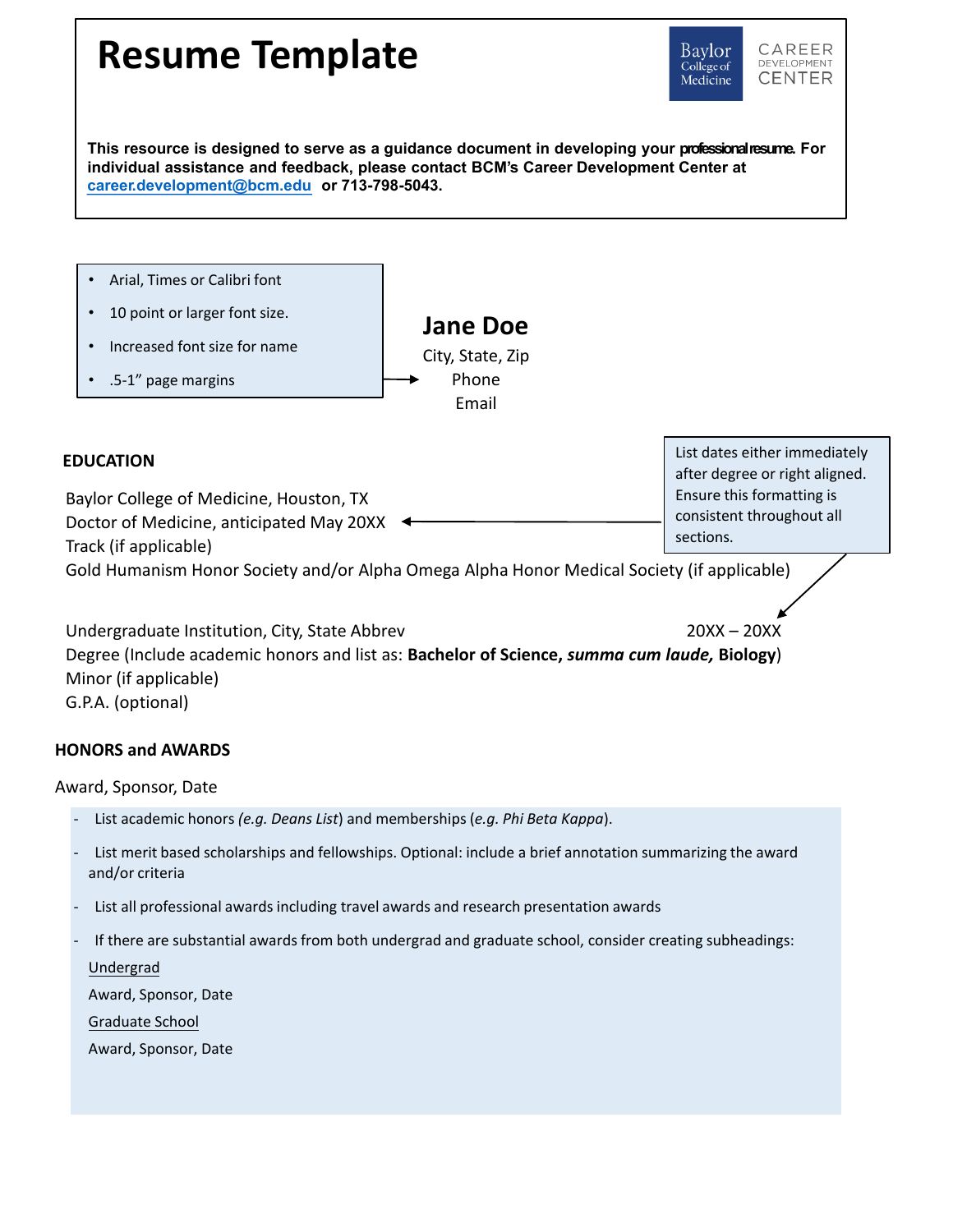## **PROFESSIONAL EXPERIENCE (if research is not applicable, use the format at the bottom of the page\*)**

Department, Institution, City, State Abbrev, Dates Advisor: First & Last Name, Degree(s), Title (*e.g. Assistant Professor* - the advisor section is for training experiences, if you are the principal investigator, list your role/title)

- Avoid dense blocks of text. Instead, create bullet list to describe the research performed and any notable accomplishments
- If the research culminated in a presentation and/or publication, list these in a separate section
- If this experience includes basic research that did not result in a publication, provide a very brief overview of the lab's focus as well as the projects you were exposed to, the specific duties performed and techniques/skills acquired. However, it is not necessary to list every single research technique.

**PUBLICATIONS**  - **Avoid dense blocks of text**. Try to limit summaries for each research experience to 4-5 lines total.

Provide the full citation: Authors (**bold/underline** your name) (20XX) Manuscript title. Journal. Vol/Issue: pages

Include all peer-reviewed publications. If not published, *indicate In Press, Under Review* or *In Prep* at the end of the citation where appropriate.

#### **PRESENTATIONS**

Provide full citation: Authors (**bold/underline** your name) (20XX) Title. Conference/Meeting, Location (Poster) or (Oral)

## **LEADERSHIP EXPERIENCE\*\***

Role, Group/Organization, Dates

• Highlight notable service activities and key deliverables, leadership roles held and duties performed, recognition of achievements. Include best approximate of services hours for activities that involved substantial time commitments.

Include:

- Institutional leadership roles and/or service activities
- Leadership roles and/or service activities through professional associations

## **SERVICE\*\****(alternative title VOLUNTEER EXPERIENCE)*

Organization, Location, Dates

- Include all volunteer services performed at various community-based and non-profit organizations including clinics, food banks/shelters, religious organizations and schools as well as special events

## **TEACHING EXPERIENCE\*\***

Role, Institution/Organization, Dates

- Include all teaching experience including formal classroom instruction
- If very limited teaching activities, consider including these in the Volunteer Experience section.

*\* If Teaching, Leadership and Volunteer experiences are limited, consider combining all of these experiences into a single section titled SERVICE or VOLUNTEER EXPERIENCE*